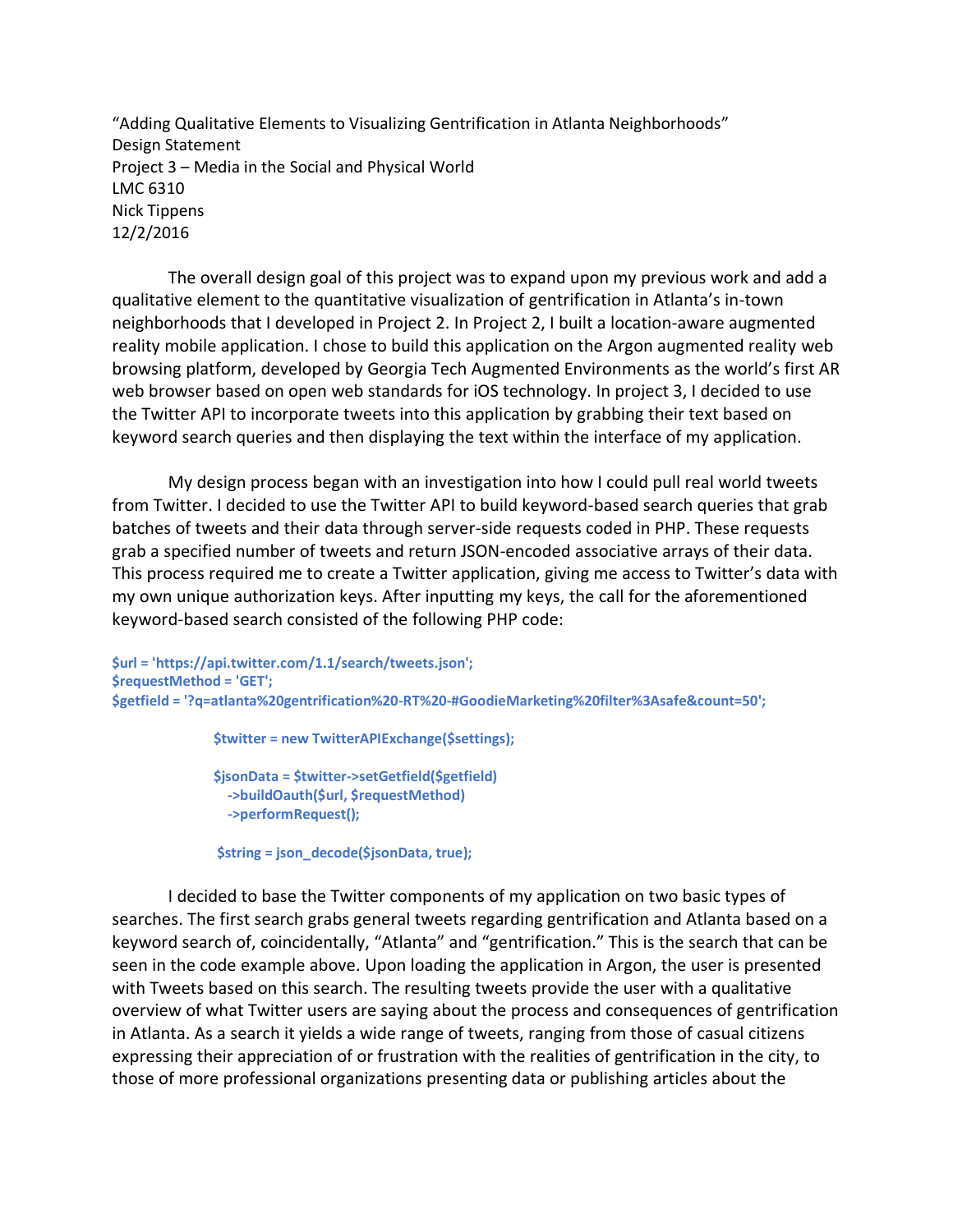process and its effects on housing, urban development, and racial/social issues in the city. It provides for the user a very nice qualitative sample of the reality of gentrification in Atlanta.

The second search is actually a set of searches designed to provide the user with qualitative insight into the cultural "flavor" of specific neighborhoods addressed by the application, beyond simply their relationship to the concept or process of gentrification. Therefore, each of the 26 neighborhoods featured in the application is represented by its own search of keywords unique to the neighborhood, typically the neighborhood's name and "Atlanta" if necessary to differentiate it from neighborhoods of the same name in other places. Examples of these searches include "Midtown" and "Atlanta," "West" "End" and "Atlanta," and "Reynoldstown," for the neighborhoods of Midtown, West End, and Reynoldstown respectively. Determining the most effective wording of these searches took a bit of refinement, as there are more tweets available about some neighborhoods than others. In fact, one of the limiting factors of this application is simply the number of tweets available about a given neighborhood. Research into the functionality of the Twitter API revealed that keyword search queries grab only tweets published within the most recent 7 days. Still, I found my queries to provide satisfactory results for virtually every neighborhood. I wrote each query to grab 50 tweets, and while most neighborhoods do not seem to produce quite this many tweets each 7 days, there are typically at least 8-10 interesting tweets available for any given neighborhood at any given time. This is a large enough selection of tweets to give the user a sense of the culture of the place, accomplishing my design goal.

Another design challenge was writing search queries in a way that efficiently retrieved enough relevant tweets without producing a set of repetitions of the same tweet or an overwhelming batch of promotional tweets from a single organization sent out over a short time span. To solve the first problem, I eliminated retweets from my queries by including "-RT" in each search line. To solve the second problem, I eliminated certain hashtags from my queries by including, for example, "-#GoodieMarketing" to prevent an overwhelming collection of tweets by a single organization from dominating my results. In the case of my primary "Atlanta gentrification" search, my results were flooded with promotional tweets by an innovation organization called Goodie Nation, and by simply removing the hashtag above from the search line, I successfully removed nearly all of the organization's tweets from my results. As a precautionary measure, I also placed a safe filter, "filter safe," on each query to prevent profane and/or inappropriate language from appearing in my application.

Based on the structure of the PHP code in my application, all of the Twitter search queries are performed upon launch of the application. The resulting batches of tweets and their data are stored, as stated above, in JSON encoded PHP associative arrays. I decided to integrate the tweets into the head-up display (HUD) of the Argon application because I wanted it to provide the user with a consistent stream of qualitative information wherever the user is located rather than requiring the user to reach a certain physical location to encounter this aspect of the experience. To accomplish this, I created a hidden div outside of the <ar-scene> in my primary Argon-A-Frame HTML file (which became a PHP file once I sourced the Twitter API code) and placed a css-object, tied to the hidden div by its ID, within the <ar-camera> entity,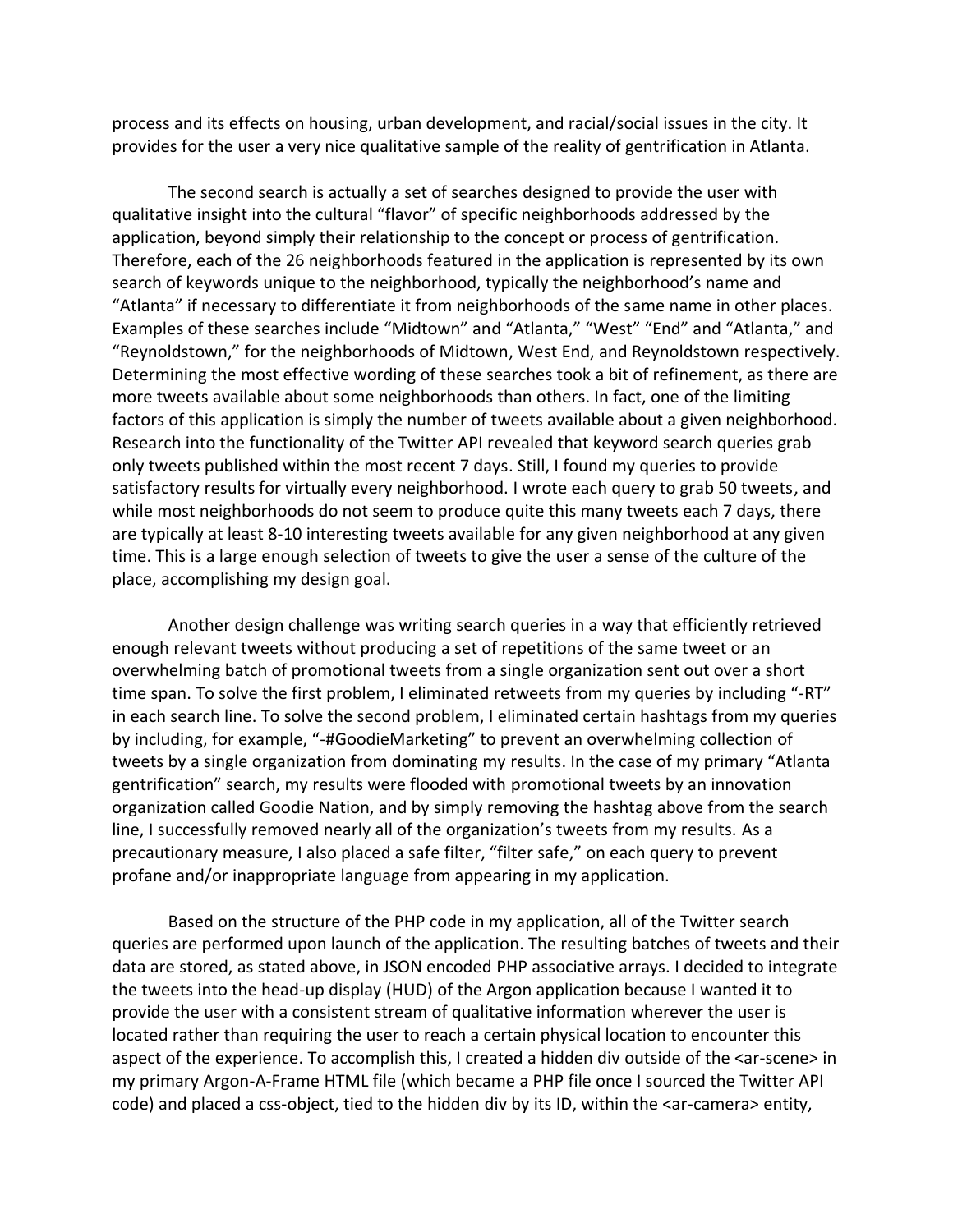similar to the way in which I placed the key image in the scene for Project 2. Placing the cssobject to which I would send the Twitter text within the camera entity ensured that it would stay in place regardless of where the user points his or her phone, truly causing it to act as a HUD element. With the hidden div in place, I was able to modify the innerHTML of the div with the text of each tweet from a given search. However, in order to send the text from real world tweets into the div, I had to have access to that text, as well as the ability to cycle through the arrays of different text from different tweets.

I wanted to display the tweets in a way that temporally allowed the user to operate the app and experience the visual, quantitative data visualization without distraction while the qualitative information contained within the tweets occasionally updated itself automatically and unobtrusively. I quickly discovered through PHP documentation that this would be very difficult to accomplish with PHP code, as timed intervals are not a functionality native to the language. To solve this problem, I successfully converted the encoded JSON PHP associative arrays of my Twitter search result data into JavaScript associative arrays with the same indexes using the following line of code, repeated for each neighborhood's array:

## var tweetsArray = <?php echo json\_encode(\$string, JSON\_PRETTY\_PRINT) ?>;

This code proved to be crucial to the expansion of my application in terms of it functioning the way that I had envisioned and cycling through a selection of tweets by displaying a new tweet in the same location every 10 seconds. With the JSON data encoded into a JavaScript array, I was able to write cycling functions for both the tweet results of the intial "Atlanta" and "gentrification" search as well as for the searches of all the specific neighborhoods.

As can be seen below, the general "Atlanta" and "gentrification" search's resulting tweets begin cycling through on the HUD display of the application as soon as it loads. As you can also see, I access the text of the tweets within the JavaScript associative JSON array by iterating through its index at the third level down, the first level being "Statuses," the second level being each tweet's index number "i," and the third level being the text of the tweet selected by the given index number. By replacing the innerHTML of the aforementioned hidden div with the text of the next tweet in the array every 10 seconds, as defined by the timing interval at the bottom of the code above, I am able to successfully display to the user the series of tweets grabbed by the Twitter search.

```
window.onload = function(){
```

```
 var mainText = document.getElementById("tweet");
 var i = 0;
 function nextTweet() {
  mainText.innerHTML = tweetsArray["statuses"][i]["text"];
  i++ % tweetsArray.length;
```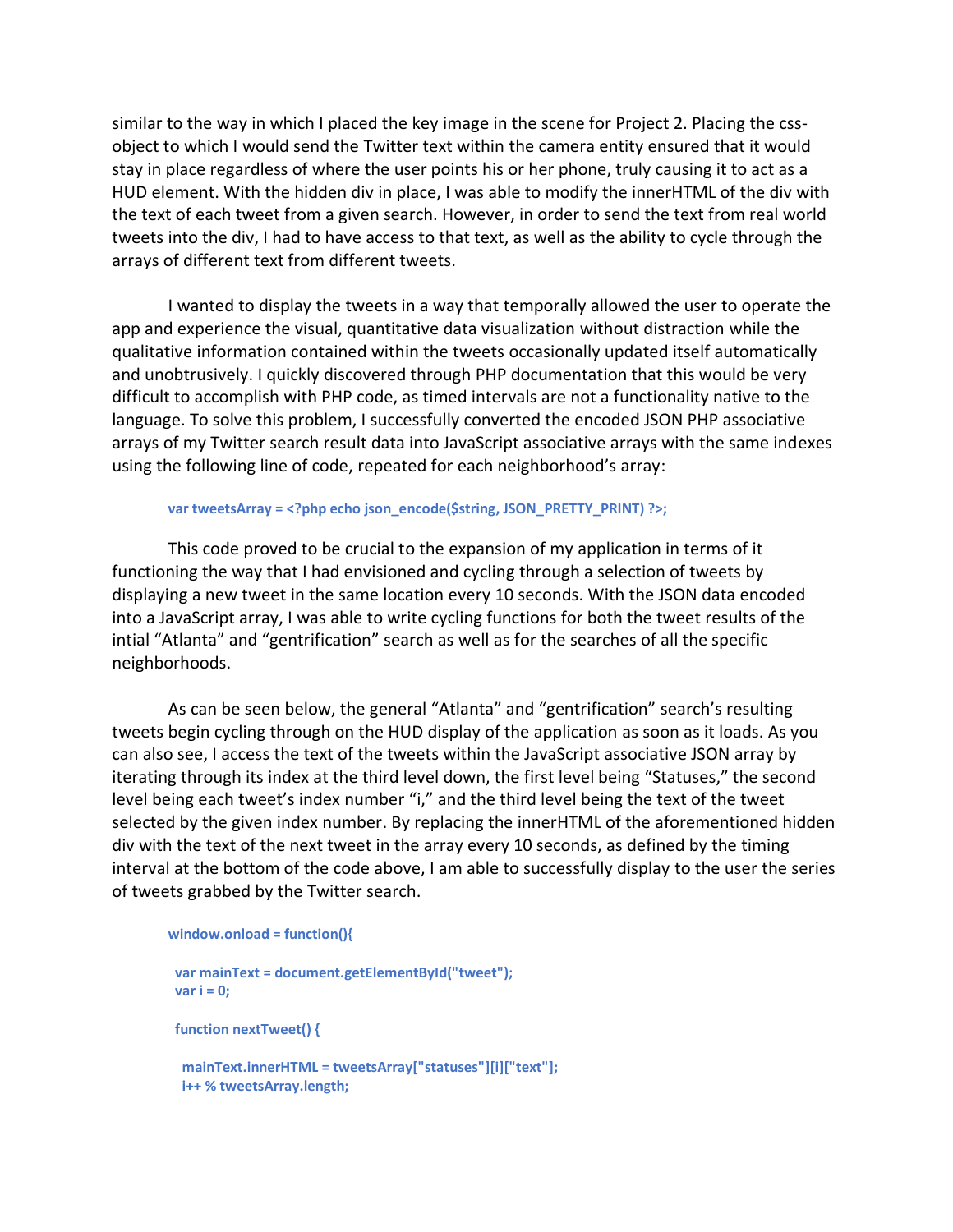```
 }
 nextTweet();
 currentIntervalId= window.setInterval(nextTweet, 10000);
```
**}**

To update the cycle of tweets to reflect the results of a search about a specific neighborhood, and stop displaying the general "Atlanta" and "gentrification" search results, I combined the fuse-click functionality already built into my application from Project 2 with another cycling function that also resets the timing interval mentioned above. From a design standpoint, I wanted this transition to take place when the user fuse-clicked on a particular neighborhood's 3D tower (box). I had already created a variable called boxNumber that was populated with the ID of the given neighborhood's box when the box was fuse-clicked upon. In Project 2, this variable made it possible to trigger the text of a neighborhood's tower to animate when the tower was clicked upon. I used this same boxNumber variable to trigger the cycle of tweets to update and begin displaying tweets from the Twitter search about a given neighborhood based on its box being fuse-clicked. As can be seen below, the neighborhoodTweets array is an array of the JSON arrays of tweet data from the various neighborhood searches. I access a particular neighborhood's array with the boxNumber variable as the index of the larger neighborhoodTweets array, and once inside of it, access and cycle through the text of each tweet and ultimately replace the innerHTML of the hidden div with that text in the same way as before. At the bottom of the function, the timing interval is reset, the HUD element stops cycling through tweets from whatever search it had been cycling through, and begins cycling through the tweets from the search related to the neighborhood that has had its box fuse-clicked upon.

```
function changeTweetStream(){
```

```
 var mainText = document.getElementById("tweet");
 var k = 0;
 function nextTweet() {
  mainText.innerHTML = neighborhoodTweets[boxNumber]["statuses"][k]["text"];
  k++ % neighborhoodTweets[boxNumber].length;
 }
 nextTweet();
 clearInterval(currentIntervalId);
 currentIntervalId= window.setInterval(nextTweet, 10000);
```
**}**